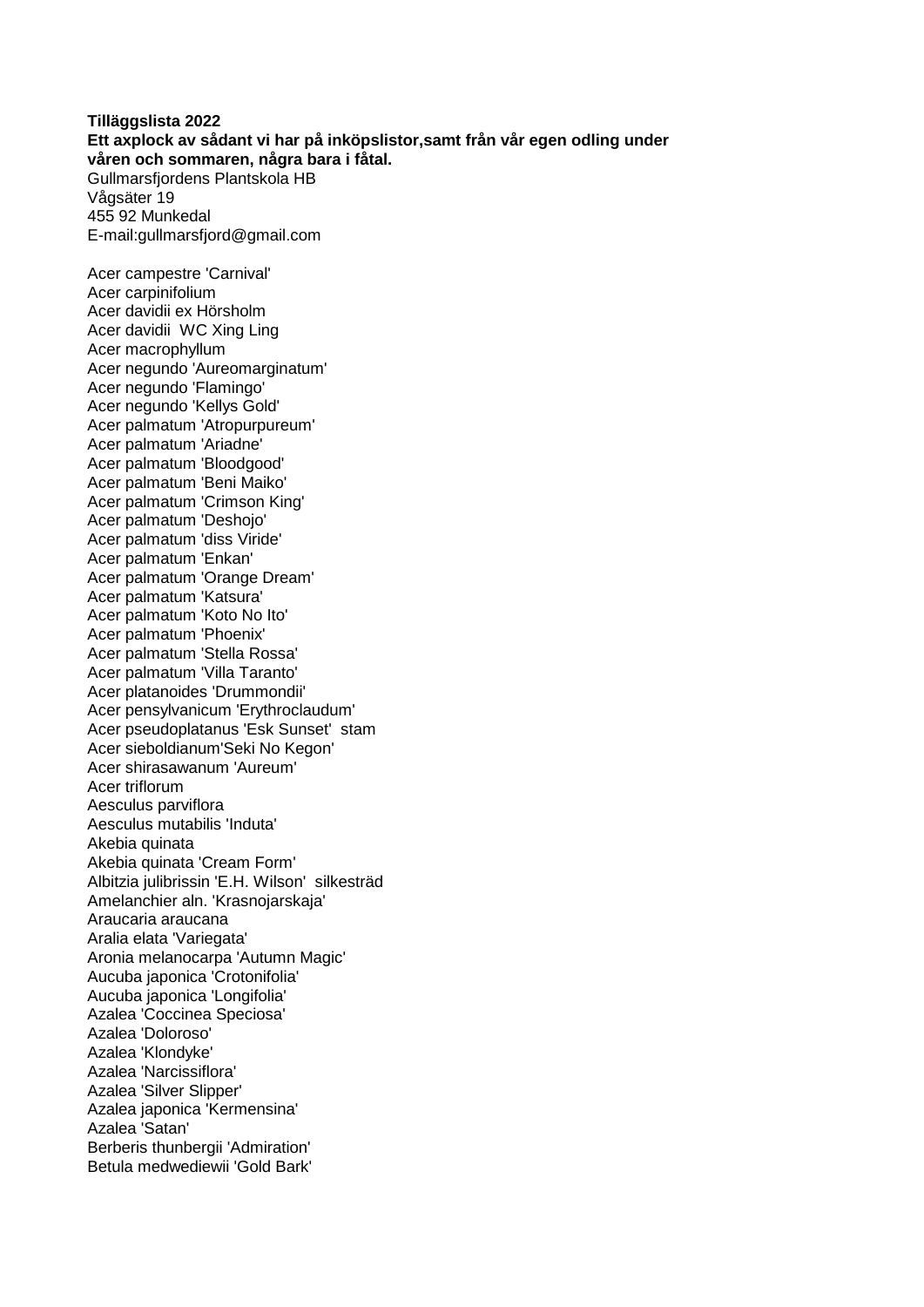Betula megrelica Betula albosinensis ' Cacao' Betula maximowicziana Betula nana 'Golden Treasure' Betula utilis 'Long Trunk' Betula utilis 'Nepaleese Orange' Buddleja alternifolia 'Argentea' Buddleja davidii 'Black Knight' Buddleja davidii 'Camberwell Beauty' Buddleja davidii 'Ille de France' Buddleja davidii 'Silver Anniversary' Buddleja davidii 'Sophie' Buddleja davidii 'White Profusion' Callicarpa bodinieri giraldii 'Profusion' Callicarpa kwantungensis Calycanthus chinensis Calycanthus floridus Calycanthus x raulstonii 'Aphrodite' Castanea sativa Catalpa erubescens 'Purpurea' Cercidiphyllum jap. 'Boyd´s Dwarf' Cercis canadensis 'Forest Pansy' Cephalanthus occidentalis Chimonanthes praecox Chionanthus retusus Clerodendron bungei Clerodendron trichotomum Clerodendron trichotomum var. Fargesii Clethra barbinervis 'Great Star' Clethra pringlei Cornus controversa 'Variegata' Cornus mas 'Aurea' Cornus kousa 'Bultnicks Giant Flower' Cornus kousa 'Big Apple' Cornus kousa 'Dwarf Pink' Cornus kousa 'Cappucino' Cornus kousa 'Claudia' Cornus kousa 'Girard Dwarf' Cornus kousa 'Grossblumig Späth' Cornus kousa 'Milky Way' Cornus kousa 'Nicole' Cornus mas 'Golden Glory' Corylopsis spicata Corylus fargesii Cotinus cogg. 'Golden Spirit' Cotinus cogg. 'Lilla' Davidia involucrata Daphne burkwoodii 'Astrid' Daphne aff. pontica Daphne schlyterii 'Judy Glow' Deutzia pulchra rosa Diervilla sessiflora 'Cool Splach' Diospyros virginiana Eleagnus 'Quicksilver' Eleagnus umbellatus Enkianthus campanulatus 'Wallaby'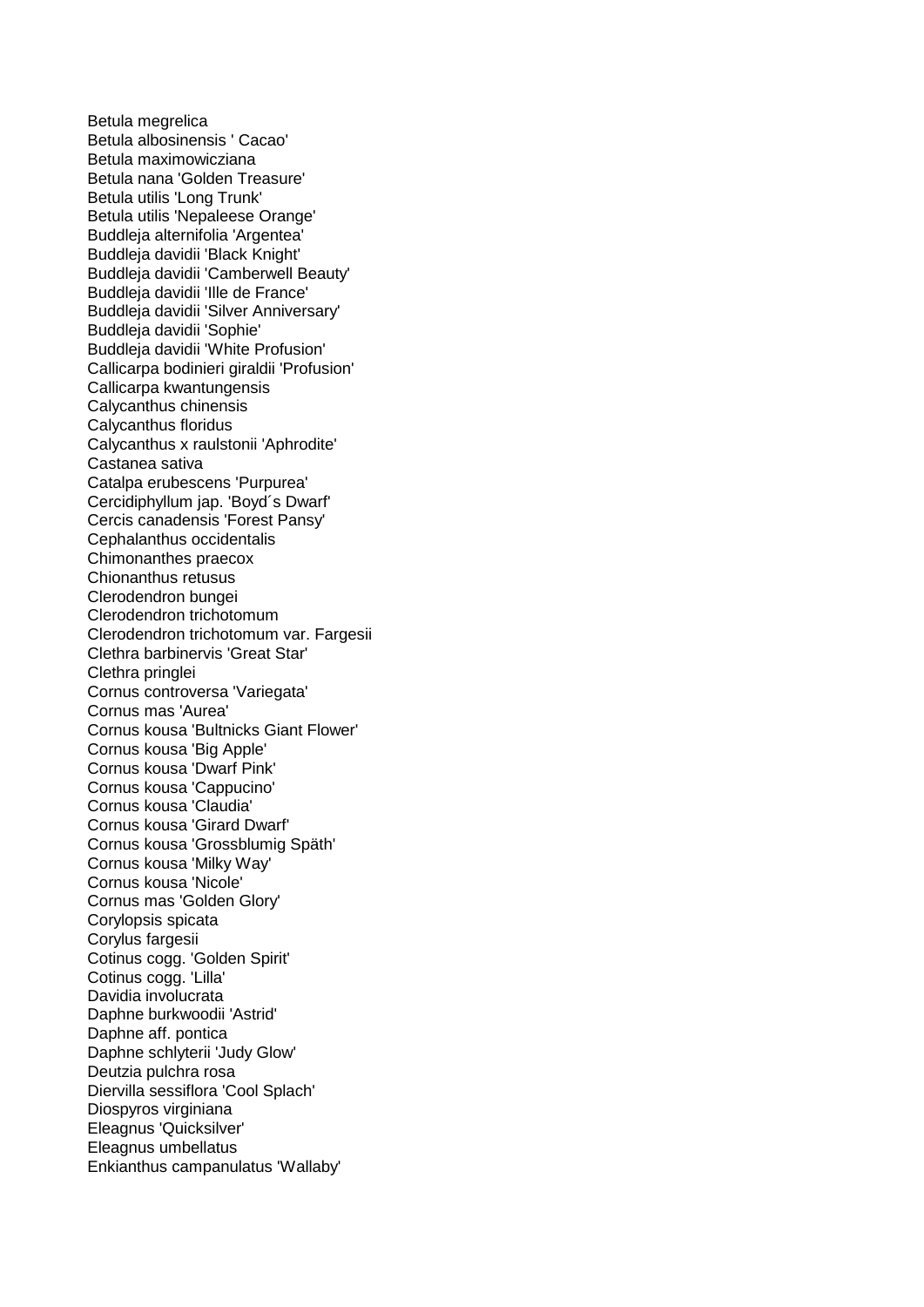Enkianthus perulatus Euonymus alatus 'Siver Cloud' Euonymus japonica ' Benkomasaki' Euonymus oxyphyllus 'Waasland' Fagus sylvatica 'Dawyck Purple' Fagus sylvatica 'Tortuosa' Ficus car. 'Brown Turkey' Frangula alnus 'Fine Line' Franklinia alatamaha Gleditzia japonica Gunnera magellanica Gymnoclaudus dioicus Halesia monticola 'Mountain Snowbell' Hamamelis 'Aphrodite' Hamamelis 'Arnold Promise' Hippophae rhamn. 'Hikul' Hibiscus 'Blue Bird' Hibiscus 'Woodbridge' Hydrangea arb. 'Lime Rickey' Hydrangea serr. 'Chiba Cherry Lips' Hydrangea serr. 'Crugs Cobalt' Hydrangea serr. 'Scarlett Cesar'' Hydrangea quercifolia 'Little Honey' Juglans regia Kalmia lat. 'Galaxy' Kalmia lat. 'Kaleidoscope' Kalmia lat. 'Minuet' Kalmia lat. 'Olympic Fire' Kalmia lat. 'Ostbo Red'' Kalmia lat. 'Peppermint'' Kalmia lat. 'Schokra' Kalmia lat. 'Zebulon' Koelreutheria panic. 'Coral Sun' Lindera reflexa Liriodendron tulip. 'Aureomarginata' Lonicera caerulea 'Blue Star' Lonicera caerulea 'Blue Velvet' Lonicera caerulea 'Duet' Magnolia 'Annie' S-O Andersson Magnolia 'Aphrodite' Magnolia 'Bjuv' Magnolia 'Burgundy Star' Magnolia 'Coral Lake' Magnolia brooklyensis 'Hattie Carthan' Magnolia 'Emperor' Magnolia 'Felix Jury' Magnolia 'Fire' Magnolia 'Frida' S-O Anderssson Magnolia 'Galaxy' Magnolia 'Goldstar' Magnolia 'Judy Zuk' Magnolia kobus 'Fastigiata' Magnolia 'Lennarth Johnsson' Magnolia 'Livingstone' Magnolia loebn. 'Leonard Messel' Magnolia loebn. 'Merrill'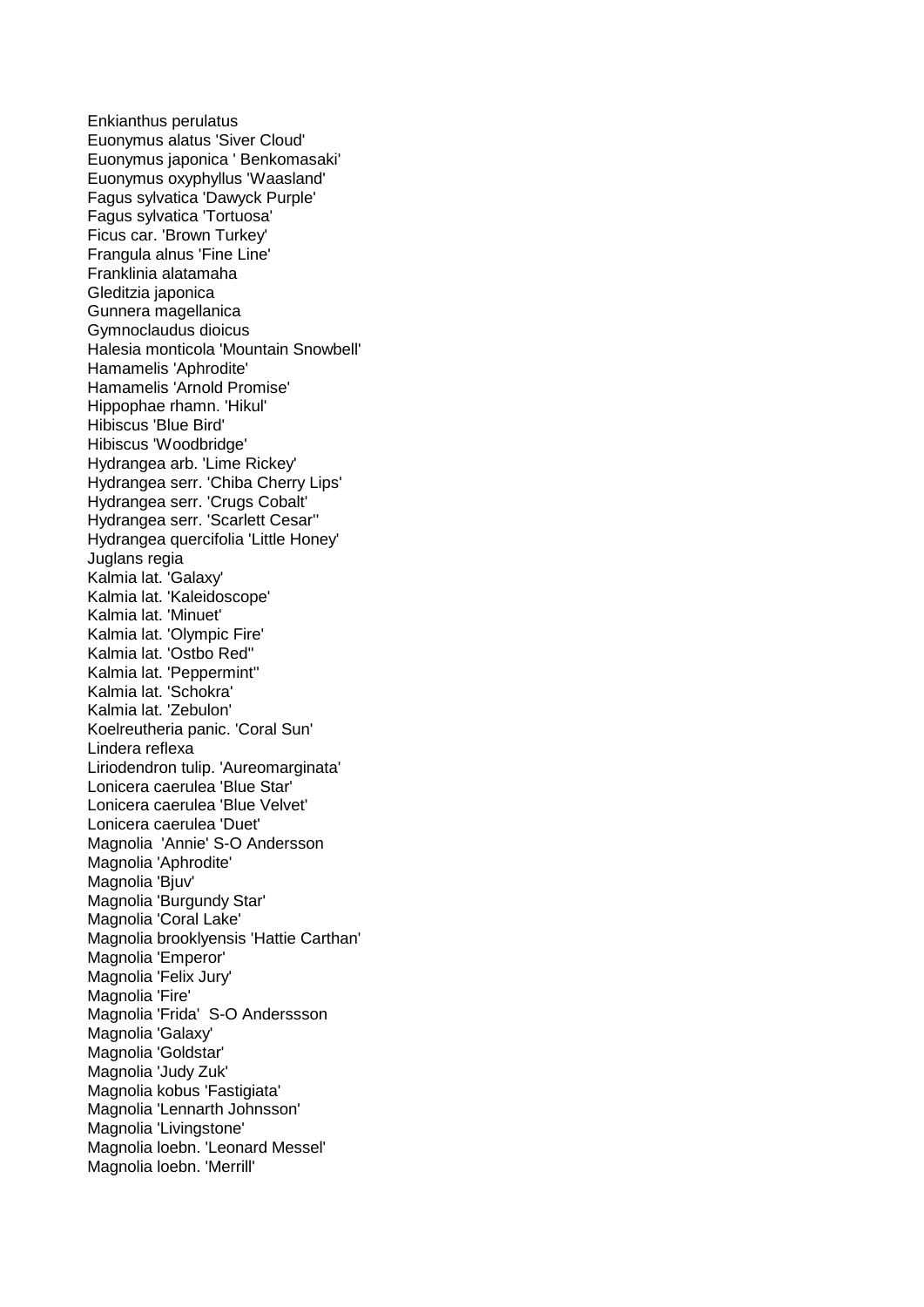Magnolia 'Pink Pyramid' Magnolia 'Pink Charm' x 'Felix Jury' Magnolia 'Porcelain Dove' Magnolia pseudokobus 'Kubishimodoki' Magnolia 'Royal Splendour' Magnolia 'Spectrum' Magnolia stellata 'Chrysanthemiflora' Magnolia stellata 'Jane Platt' Magnolia 'Venus' Magnolia 'Watermelon' Magnolia virginiana Malus floribunda Malus 'Liset' Malus 'Ola' Malus 'Profusion' Malus 'Rudolph' Malus trilobata Malus 'Veitch´s Scarlett' Nothofagus ant. 'Benmore' Nyssa sylv. 'Jeremyns Flame' Parrotia pers. 'Het Plantsoen' Parrotia pers. 'Jodrell Bank' Parrotia pers. 'Persian Spire' Parrotia pers. 'Vanessa' Paeonia rockii Philadelpus purpurascens 'Violetta' Physocarpus opulifolia 'Tiny Wine' Pieris japonica 'Katsura' Prunus incisa 'Kojou No Mai' Prunus incisa ' Marle Marlette' Prunus serrulata 'Kanzan' Prunus 'Colingwood Ingram' Prunus mackii ' Amber Beauty' Prunus serula 'Amber Scots' Prunus sargentii 'Rancho' Prunus subh. 'Autumnalis Rosea' Prunus subh. 'Pendula Rosea' Pseudocydonia sinensis Platanus x acerifolia Ptelea trifoliata 'Aurea' Pterocarya fraxinifolia Ex Mustila Pterocarya rhoifolia Ex Mustila Pterostyrax corymbosus Pyrus salicifolia 'Pendula' stam Robinia 'Casque Rouge' Quercus dentata Kejsarek Quercus frainetto Quercus x pondaim Quercus rubra 'Magic Fire' Rhododendron 'April Rose' Rhododendron 'April Snow' Rhododendron arborescens Rhododendron 'Arctic Tern' Rhododendron auriculatum Rhododendron auriculatum 'Pink Form' Rhododendron 'Blaushimmerl' (aeriginosum)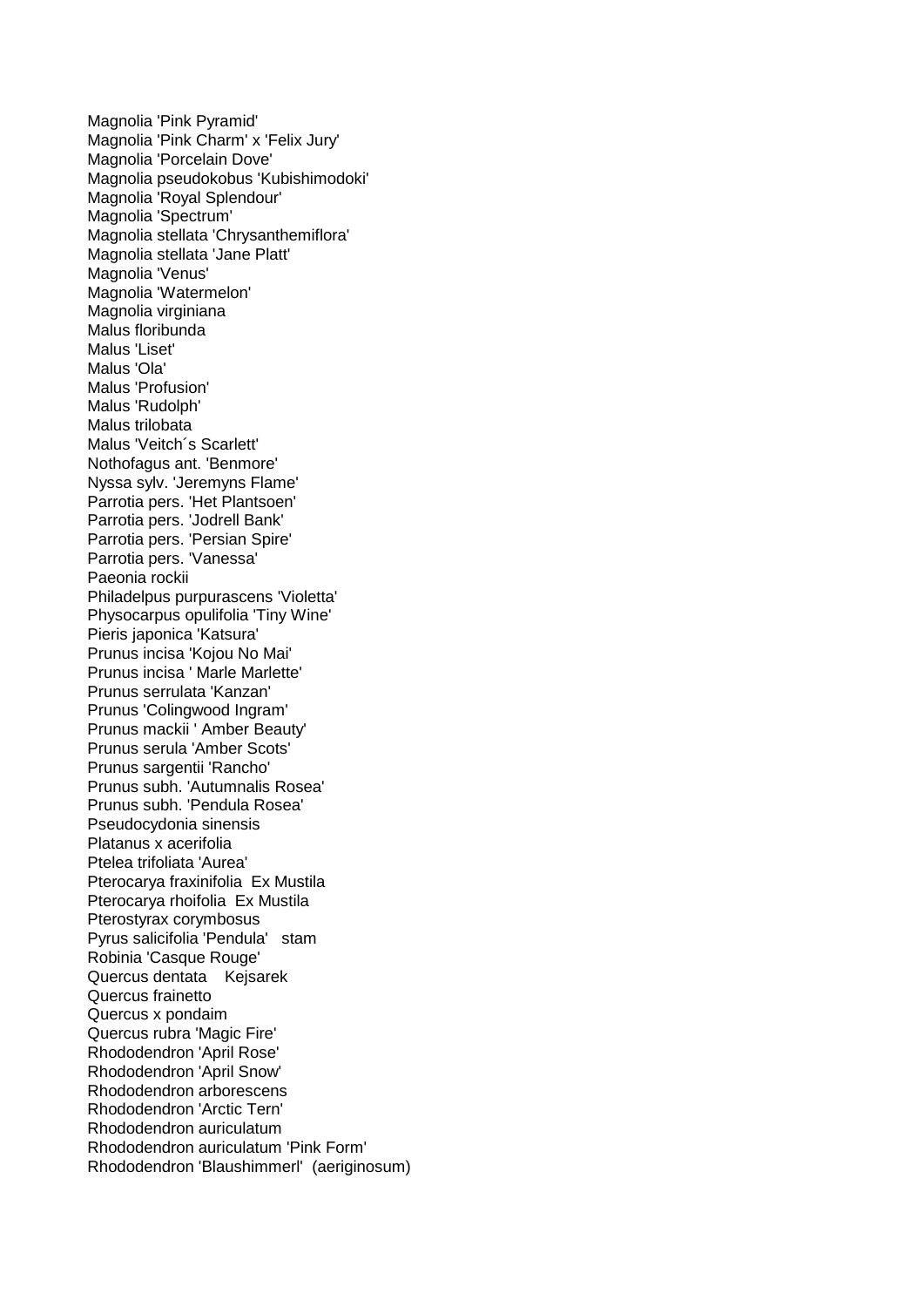Rhododendron 'Blueshine Girl' Rhododendron 'Bow Bells' Rhododendron campylogynum myrtilloides Rhododendron camtchacticum Rhododendron 'Caroline Allbrook' Rhododendron 'Diadem' Rhododendron 'Flora Danica' Rhododendron 'Golfer' Rhododendron japonica 'Scotian Rosebud' Rhododendron japonica 'Scotian Very Late Rosebud' Rhododendron 'Karl Hansen' Rhododendron 'Macarena' Rhododendron 'Metallica' Rhododendron nakahare ' M:t Seven Stars' Rhododendron 'Golfer Rhododendron 'Hydon Velvet' Rhododendron 'Julius' Rhododendron 'June Bee' Rhododendron 'Kokardia' Rhododendron 'Lauretta' Rhododendron 'Lilleröd' Rhododendron makinoi 'Fuji Kaku No Matsu' Rhododendron makinoi 'Jens Sören Jörgensen' Rhododendron nitidulum var. Omeiense Rhododendron pachysanthum 'Silverleaf' Rhododendron 'Periclymenoides' Rhododendron 'Phyllis Korn' Rhododendron 'Picobello' Rhododendron poukhanense Rhododendron pseudochrysanthum 'Dwarf' Rhododendron 'Ramapo' Rhododendron 'Robert Seleger' Rhododendron roxianum oreonastes Rhododendron 'Staccato' Rhododendron 'Taurus' Rhododendron taliense 'Honningduft' Rhododendron 'Teddy Bear' Rhododendron tsariense 'Queen Bee' Rhododendron 'Ursine' Rhododendron williamsianum Rhododendron williamsianum 'Album' Rhododendron 'Wine & Roses' Rhododendron 'Wanna Bee' Rhododendron wasonii Rhododendron 'Wren' Rhododendron yak. 'Kochiro Wada' Robinia marg. 'Casque Rouge' Robinia ps. 'Frisia' Rubus spectabilis 'Olympic Double' Sambucus nigra 'Black Beauty' Sambucus nigra 'Black Lace' Sambucus nigra 'White Choclate' Salix matsumurama 'Tortuosa' Schizophragma faurei 'Angel Wings' Sorbus wallichii Sorbus wardii